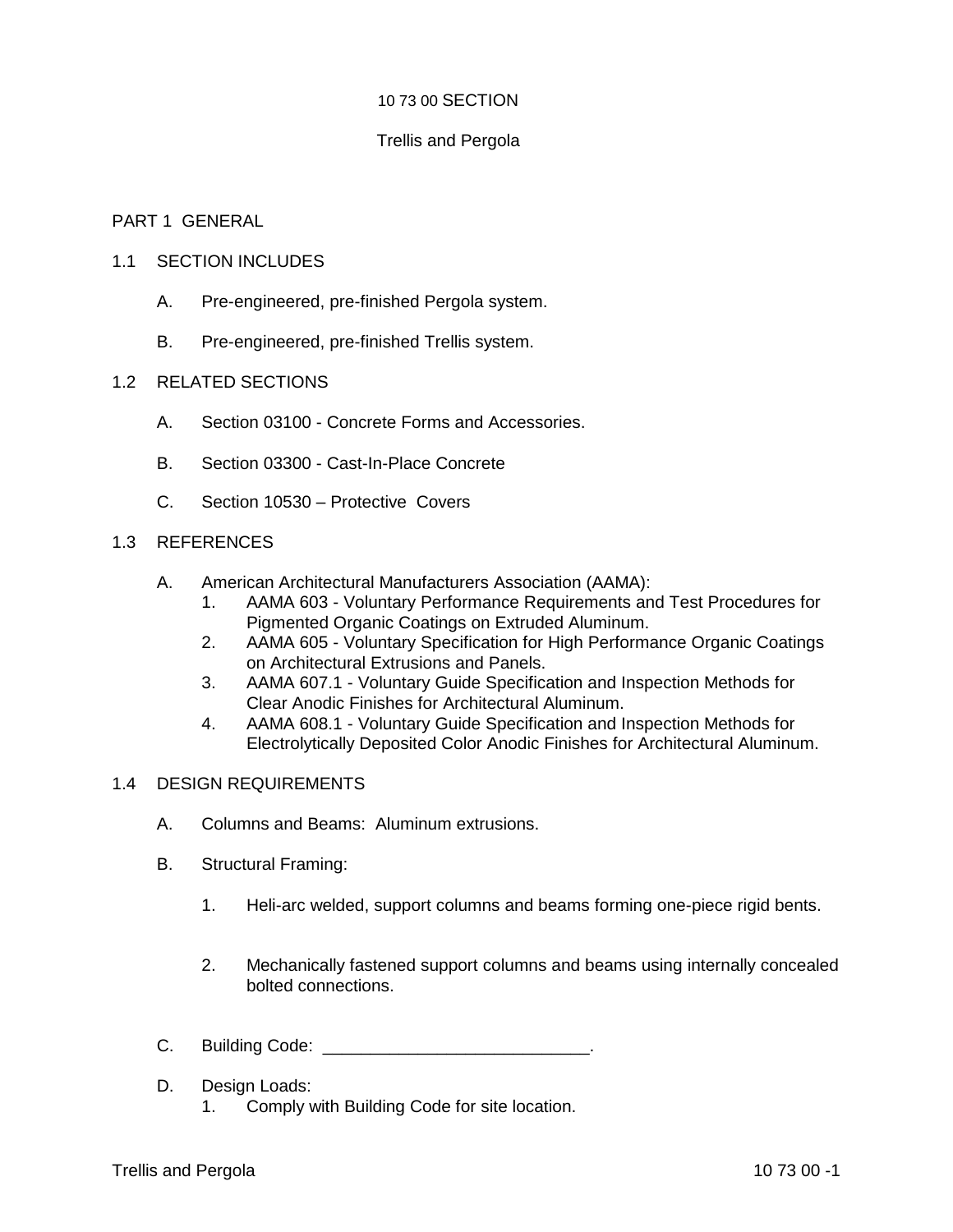- 2. Collateral Loads: Additional loads imposed by other materials or systems identified in contract documents.
- E. Structural Design: Prepare complete structural design calculations for members except footings. Provide reactions as required for footing design by a registered professional engineer.

# 1.5 SUBMITTALS

- A. Submit under provisions of Section 01300.
- B. Product Data: Manufacturer's catalog data, detail sheets, and specifications.
- C. Shop Drawings: Layout and erection drawings showing framing, cross sections, and details, clearly indicating proper assembly.
- D. Samples: Color selection samples consisting of actual coating material or anodizing process on aluminum extrusions.
- E. Quality Assurance/Control Submittals:
	- 1. Qualifications: Letter certifying manufacturer's required qualifications.
	- 2. Structural Design Calculations.
	- 3. Manufacturer's Installation Instructions.

\_\_\_\_\_\_\_\_\_\_\_\_\_\_\_\_\_\_\_\_\_\_\_\_\_\_\_\_\_\_\_\_\_\_.

### 1.6 QUALITY ASSURANCE

- A. Overall Standard: Structural engineering design documents stamped by a structural engineer registered to practice in
- B. Manufacturer Qualifications: Minimum five years experience in producing Pergola and Trellis structures and structures of the type specified.
- C. Installer Qualifications: Minimum two years experience in erecting aluminum structures of the type specified.

#### 1.7 DELIVERY, STORAGE, AND HANDLING

- A. Conform to Section 01660 Product Storage and Handling Requirements.
- B. Follow manufacturer's instructions.

#### PART 2 PRODUCTS

#### 2.1 MANUFACTURERS

A. Acceptable Manufacturer: Perfection Architectural Systems, Inc., 2310 Mercator Drive Orlando, FL 32807; ASD. Tel: (800) 238-7207, Fax: (407) 671-8252.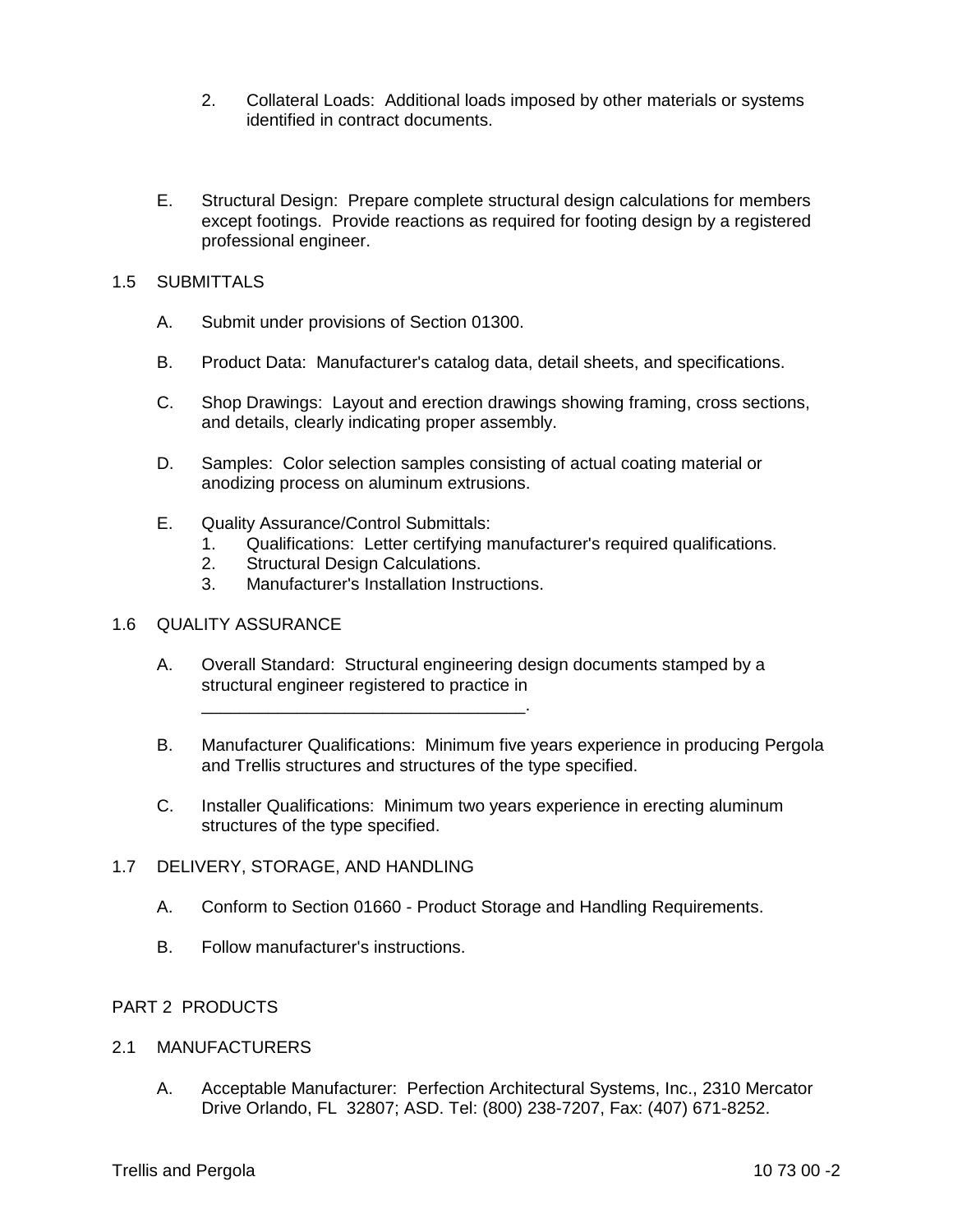- B. Representative:
- C. Requests for substitutions will be considered in accordance with provisions of Section 01600.
- D. Substitutions: Not permitted.
- E. Provide all components from a single manufacturer.

### 2.2 MATERIALS

- A. Aluminum Extrusions: 6063 alloy, T-6 temper.
- B. Grout: 1 part portland cement, 3 parts masonry sand; 2,000 pounds per square inch (13.8 MPa) compressive strength.
- C. Foam Block-Outs: Rigid foam blocks sized as required for column embedment depth and shape.

# 2.3 COMPONENTS

- A. Columns:
	- 1. Radius-cornered aluminum tubular extrusion of size shown on drawings.
	- 2. Radius-cornered aluminum tubular extrusion as required by structural engineering design.
	- 3. Grout Key: Provide two 1-1/2 inch (38 mm) diameter holes in column base, one each in opposite sides.
	- 4. Provide clear acrylic protection coat on surfaces in contact with grout.
- B. Support Beams: Aluminum tubular extrusions with welded plate end closures and profile as indicated on drawings.
	- 1. Size: As shown on drawings.
	- 2. Size: As required by structural engineering design.
- C. Cross Beams: Aluminum tubular extrusions with welded plate end closures shape and profile as indicated on drawings.
	- 1. Size: As shown on drawings.
	- 2. Size: As required by structural engineering design.

#### 2.4 ACCESSORIES

- A. Fasteners:
	- 1. Screws: No. 14 by 1 inch (25 mm), self-tapping, Type 18-8 stainless steel with neoprene washers.
	- 2. Other Fasteners: Type 18-8 stainless steel, type recommended by manufacturer for specific condition.

#### 2.5 FABRICATION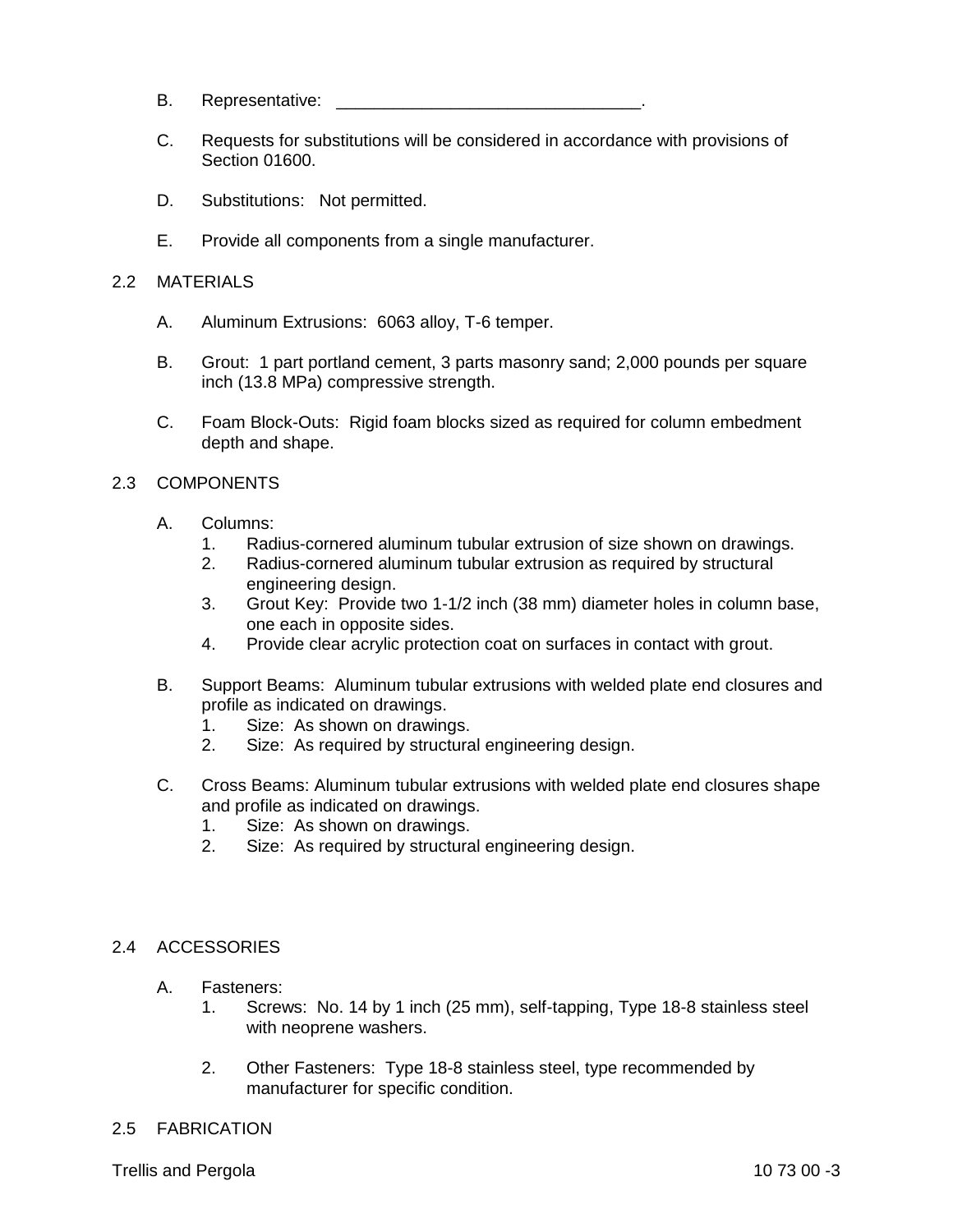- A. Shop Assembly: Fabricate support beams and columns into one-piece rigid bents with corners mitered and heli-arc welded to the extent that completed bents can be shipped on local, state, and federal highways without special permit. Provide bolted connections for bents required to be shipped unassembled.
- B. Shop Assembly: Fabricate cross beams for field assembled mechanical connections.

# 2.6 FINISHES

- A. Columns:
	- 1. Clear Anodized: AA-M-10C-22A-31, Architectural Class II, comply with AAMA 607.1.
	- 2. Bronze Anodized: AA-M-10C-22A-44, Architectural Class I, comply with AAMA 608.1.
	- 3. Thermo-Set Enamel: AA-C-12C-42R-1, comply with AAMA 603.
		- a. Color: As selected by architect from manufacturer's standard color range.
		- b. Color: Custom color as selected by architect.
	- 4. Fluoropolymer Coating: 70 percent PVDF resin based fluoropolymer, AA-C-12C-42R-1, custom color as selected by architect, comply with AAMA 605.
		- a. Two coat application.
		- b. Three coat application.
- B. Support Beams:
	- 1. Clear Anodized: AA-M-10C-22A-31, Architectural Class II, comply with AAMA 607.1.
	- 2. Bronze Anodized: AA-M-10C-22A-44, Architectural Class I, comply with AAMA 608.1.
	- 3. Thermo-Set Enamel: AA-C-12C-42R-1, comply with AAMA 603.
		- a. Color: As selected by architect from manufacturer's standard color range.
		- b. Color: Custom color as selected by architect.
	- 4. Fluoropolymer Coating: 70 percent PVDF resin based fluoropolymer, AA-C-12C-42R-1, custom color as selected by architect, comply with AAMA 605.
		- a. Two coat application.
		- b. Three coat application.
- C. Cross Beams:
	- 1. Clear Anodized: AA-M-10C-22A-31, Architectural Class II, comply with AAMA 607.1.
	- 2. Bronze Anodized: AA-M-10C-22A-44, Architectural Class I, comply with AAMA 608.1.
	- 3. Thermo-Set Enamel: AA-C-12C-42R-1, comply with AAMA 603.
		- a. Color: As selected by architect from manufacturer's standard color range.
		- b. Color: Custom color as selected by architect.
	- 4. Fluoropolymer Coating: 70 percent PVDF resin based fluoropolymer, AA-C-12C-42R-1, custom color as selected by architect, comply with AAMA 605.
		- a. Two coat application.
		- b. Three coat application.